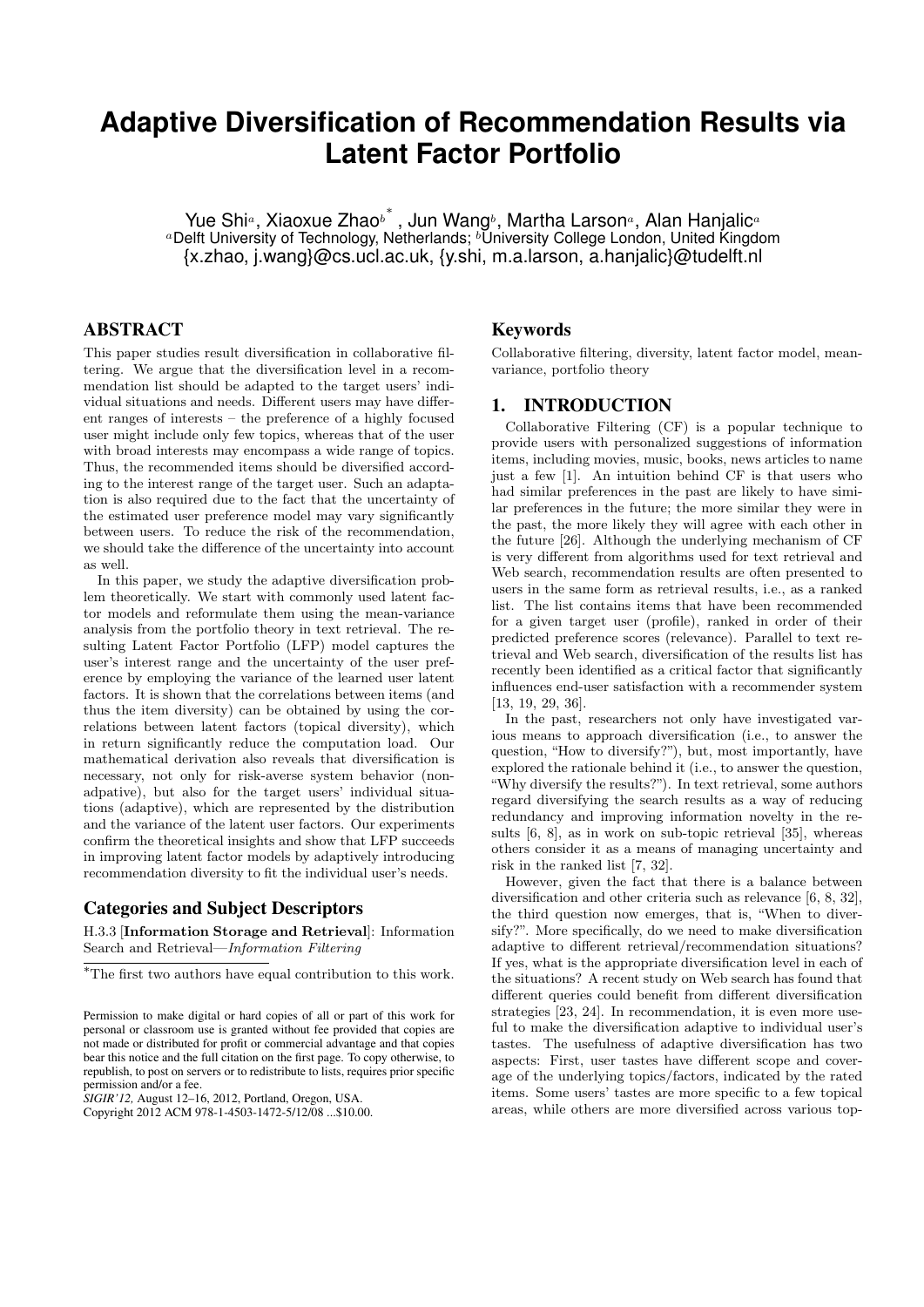

Figure 1: PureSVD (with latent dimensionality 5) [4] on the MovieLens 1M dataset [12]. Left: The variance of each latent user factor for users who rated 2 movies with same or different genres. Right: The relationship between the average variance of latent user factors against the number of movies that the user rated.

ics. To see this, consider the following example in which two movies favored by a user are chosen as a sample that serves as a reflection of the user's overall movie tastes. Suppose a user favors two movies, "Underworld" and "Twilight". For that user, we may provide a recommendation list containing less diversified items as it is likely that the user's taste is more concentrated on a few specific topical areas (likely to prefer Fantasy and Thriller kind movies). By contrast, if the user likes "The Social Network" and "Taken", then a more diversified recommendation would fit the user's taste better, implied by the fact that the preferred two movies are in quite different genres. These examples suggest that the diversification level should rely on the underlying topic distribution and the specificity of the individual user's taste. Second, a target user's "true" taste is hidden and inferred from the rated items of that user (the user profile). Thus, our understanding of the target user's taste varies and depends on the ambiguity of the provided user profile. If a user just rated a small number of items, which may not provide enough information to infer the user's exact taste, a more diversified recommendation would be a safer bid.

Fig. 1 further illustrates our intuition by employing a latent factor model on a movie rating data set. The uncertainty of learned user tastes was measured by their variances (the exact definition can be found later in Section 3.1). First, we can see that the variances of the latent user factors are obviously higher for the users who favored two movies with the same genre, than for the users who favored two movies with different genres. Second, we can also see that the variance of latent user factors decreases as the user rates more items1.

The above examples represent the typical aspects that need to be addressed in order to successfully answer the "when" question. Taking them into account, this paper proposes a new recommendation framework, called Latent Factor Portfolio (LFP), by connecting latent factor models [9, 17, 18, 22, 34] with portfolio retrieval [30]. Latent factor models construct latent user factors/topics from user profile data, and use them to predict the unknown ratings. They have been widely used for CF, due to their accuracy and scalability. Our focus in this paper is, however, not on predicting user ratings, but on capturing the uncertainty of latent factors and subsequently employing it to infer the diversification level. In the proposed framework, the coverage of a user's preference is modelled by the distribution of latent factors and the uncertainty is represented by using the variances of latent factors. Our derivation then shows that the distribution and the uncertainty of latent factors in a user profile determine the final diversity of the ranked list. If we want to control the final uncertainty at a certain level, the diversification level should reflect the variance (uncertainty) of latent factors in a user profile that has been given. Note that the novelty of our study does not lie only in the combination of latent factor models and portfolio retrieval, but also, importantly, in the insights and understandings of the adaptive diversification, which otherwise would not be derived from either approach independently.

The paper is organized as follows. We present the detail of the proposed LFP in Section 2, after which we discuss the related previous work in Section 3. Our experimental evaluation is reported in Section 4, and Section 5 summarizes and concludes the paper.

# 2. LATENT FACTOR PORTFOLIO

## 2.1 Uncertainty in Latent Factors

In latent factor models, a rating from user  $u$  for item  $i$  is decomposed as the inner product of the latent user factors and the latent item factors, as expressed by:

$$
r_{ui} = \sum_{a=1}^{A} V_{ia} U_{ua} \tag{1}
$$

where  $V_{ia}$  denotes the extent to which the *i*th item is associated with the  $a$ th latent factor, and  $U_{ua}$  denotes the extent that user  $u$  is interested in the  $a$ th latent factor.  $A$  is the number of latent factors that are employed in the model. Assuming that the representation of items is independent of individual users, and the latent item factors can be learned beforehand, in practice, we can regard the latent item factors as constants. In this paper, our focus is on the uncertainty of the user factors given a user profile, however, the uncertainty of the item factors could be analogously derived. The

<sup>&</sup>lt;sup>1</sup>It should be emphasized that more ratings in a profile may not necessarily give us more information about the user preference. It also depends on what items the user has rated, since some ratings may be more informative than others [11].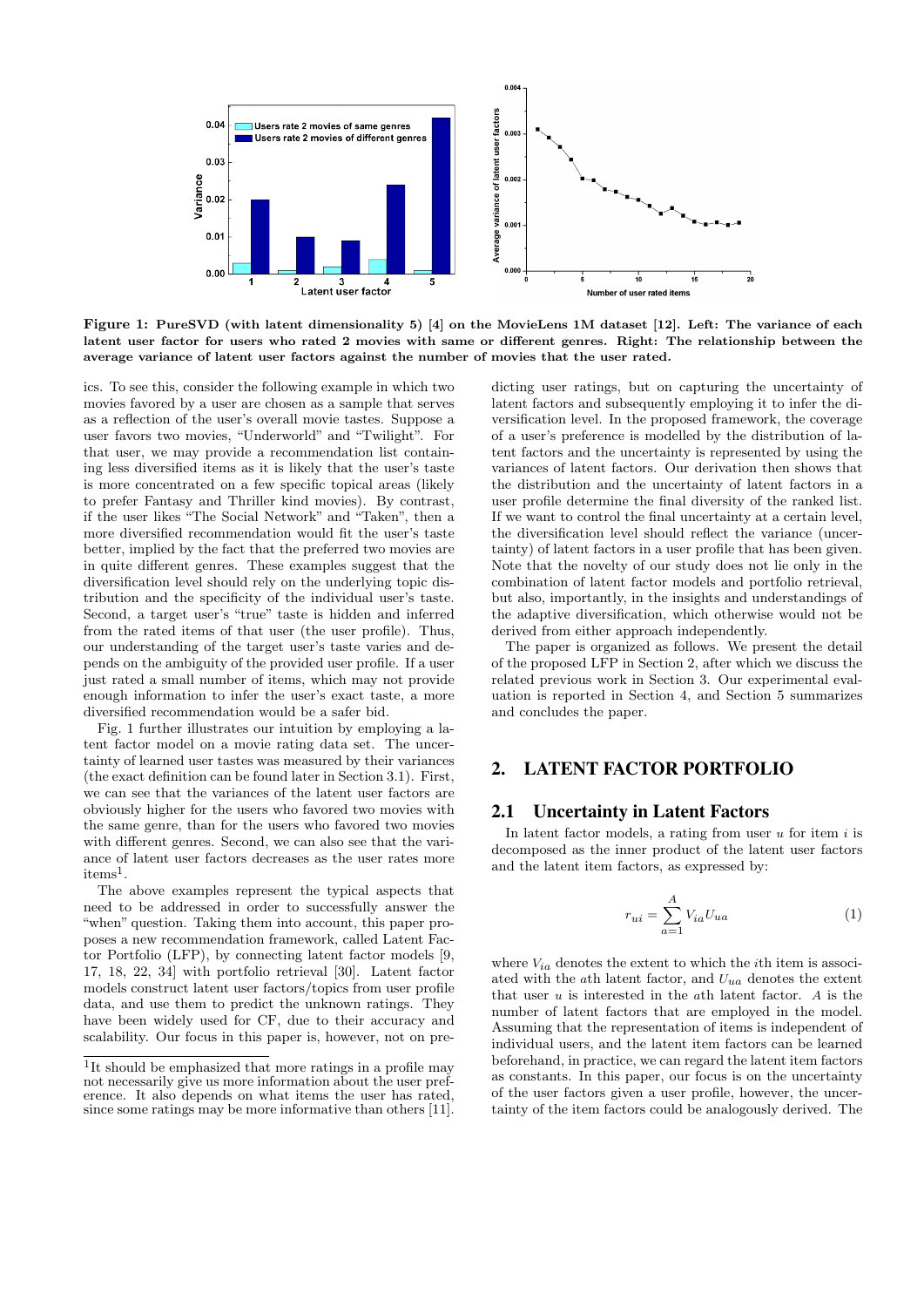expected value of a rating  $r_{ui}$  is thus expressed as:

$$
E(r_{ui}) = \sum_{a=1}^{A} V_{ia} E(U_{ua})
$$
 (2)

We also derive the variance of rating  $r_{ui}$  and the covariance between rating  $r_{ui}$  and  $r_{uj}$  as follows:

$$
Var(r_{ui}) = E[r_{ui} - E(r_{ui})]^{2}
$$
  
=  $E[\sum_{a=1}^{A} V_{ia}U_{ua} - \sum_{a=1}^{A} V_{ia}E(U_{ua})]^{2}$   
=  $E[\sum_{a=1}^{A} V_{ia} (U_{ua} - E(U_{ua}))]^{2}$   
=  $E[\sum_{a=1}^{A} \sum_{l=1}^{A} V_{ia}V_{il} (U_{ua} - E(U_{ua})) (U_{ul} - E(U_{ul}))]$   
=  $\sum_{a=1}^{A} V_{ia}^{2} \sigma_{ua}^{2}$  (3)

$$
Cov(r_{ui}, r_{uj}) = E[(r_{ui} - E(r_{ui})) (r_{uj} - E(r_{uj}))]
$$
  
\n
$$
= E[\sum_{a=1}^{A} V_{ia} (U_{ua} - E(U_{ua})) \sum_{a=1}^{A} V_{ja} (U_{ua} - E(U_{ua}))]
$$
  
\n
$$
= E[\sum_{a=1}^{A} \sum_{l=1}^{A} V_{ia} V_{jl} (U_{ua} - E(U_{ua})) (U_{ul} - E(U_{ul}))]
$$
  
\n
$$
= \sum_{a=1}^{A} V_{ia} V_{ja} \sigma_{ua}^{2}
$$
 (4)

where  $\sigma_{ua}^2$  denotes the variance of the ath latent factor of user *u*, i.e.,  $\sigma_{ua}^2 = E[U_{ua} - E(U_{ua})]^2$ . The variance of each rating in terms of latent factors represents the uncertainty. Note that in the derivation of Eq. (3) and (4), we make use of the property that the user's interest in different latent factors are uncorrelated, as shown:

$$
E[(U_{ua} - E(U_{ua}))(U_{ul} - E(U_{ul}))] = 0, a \neq l \tag{5}
$$

This property is a common assumption in latent factor models, in which each latent factor represents one aspect independent of all the others. We have two insights from the above formulation in Eqs. (3) and (4). First, as seen in Eq. (3), the variance (uncertainty) of the user preference score (the rating) is associated with the variance in the latent factors, indicating that taking into account the uncertainty in the latent factors could contribute to modelling the user preference. Second, as seen in Eq. (4), the covariance (proportionate to the correlation) between a user's preferences of two items is also associated with the variance of the latent factors, indicating that it is feasible to exploit the uncertainty of latent factors to regulate the recommended items in order to satisfy the user's demand on the diversity and the coverage of recommended items.

Ideally, the variance of a latent user factor, e.g.,  $\sigma_{ua}^2$ , is estimated from a number of observations of  $U_{ua}$ , which means we need to sample the rated items from user  $u$  multiple times. However, this estimation could be infeasible in practice, since 1) multiple observations of user profiles are typically unavailable, thus, requiring heuristic sampling strategy, 2) it requires training the model multiple times

#### ALGORITHM 1: Latent Factor Portfolio

**Input:** a given user u and its latent factors  $U_{\mu}$ , latent item factors **V**, weighting coefficients  $w_n$ ,  $n = 1, 2, ..., N$ , and parameter b **Output:** A local optimal ranked item list for user  $u$ .  $C = \{1, 2, \ldots, N\};$  $S = \overrightarrow{Q}$ : Select the item with index  $idx$ , i.e.,  $idx = \arg \max$  $c(n), n=1,2,...$  $\sum_{a=1}^{A} U_{ua} V_{c(n)a}$  to be ranked in the first position;  $S = S \cap \{idx\};$  $k = 2$ : repeat each  $x \in C\&x \notin S$  do Compute  $\Delta F(x)$  according to Eq. (11); end  $c(k) = \arg \max \Delta F(x);$  $S = S \cap \{c(k)\};$  $k = k + 1;$ until  $k > N$ :

according to different observations of user profiles, thus, inflating the computational cost. For this reason, we propose an approximation for the variance of each latent user factor, based on the latent factors of the items that have been rated by the user, as shown below:

$$
\sigma_{ua}^2 = \frac{1}{|N_u|} \sum_{i \in N_u} (U_{ua} - V_{ia})^2
$$
 (6)

where  $N_u$  represents the set of items rated by user u, and  $|N_u|$  denotes its cardinality. This approximation satisfies our basic assumptions about the properties of uncertainty as follows. In the case that a user prefers two or more similar items, i.e., the items could be expected to be represented by similar latent factors, the estimated variance with respect to those latent factors could be low. Conversely, if two rated items are quite different, i.e., the items could be expected to be represented by far different latent factors, the corresponding variance of the latent user factors could be high.

## 2.2 Latent Factor Portfolio Ranking

Taking into account the ranking positions of the items, we can express the overall relevance of a recommendation list based on latent factors as below:

$$
R_{uN} = \sum_{n=1}^{N} w_n r_{uc(n)} = \sum_{n=1}^{N} w_n \sum_{a=1}^{A} V_{c(n)a} U_{ua}
$$
 (7)

in which  $w_n$  is a weighting coefficient for rank position n and it is a monotonically decreasing function of the ranking position. The most common function for  $w_n$  is  $w_n = 1/2^{n-1}$ [15], which is also used in this paper. Here, we introduce a rank function  $c(n)$  that returns the item index of the *n*th item in the ranking list.  $R_{uN}$  denotes the overall relevance of N recommended items for user u.

#### *2.2.1 From Factor Level to Rank Level*

Taking into account Eqs.  $(2)$ -  $(4)$  and  $(7)$ , we obtain the expected value of the relevance of the ranked list as:

$$
E(R_{uN}) = \sum_{n=1}^{N} w_n \sum_{a=1}^{A} V_{c(n)a} E(U_{ua})
$$
 (8)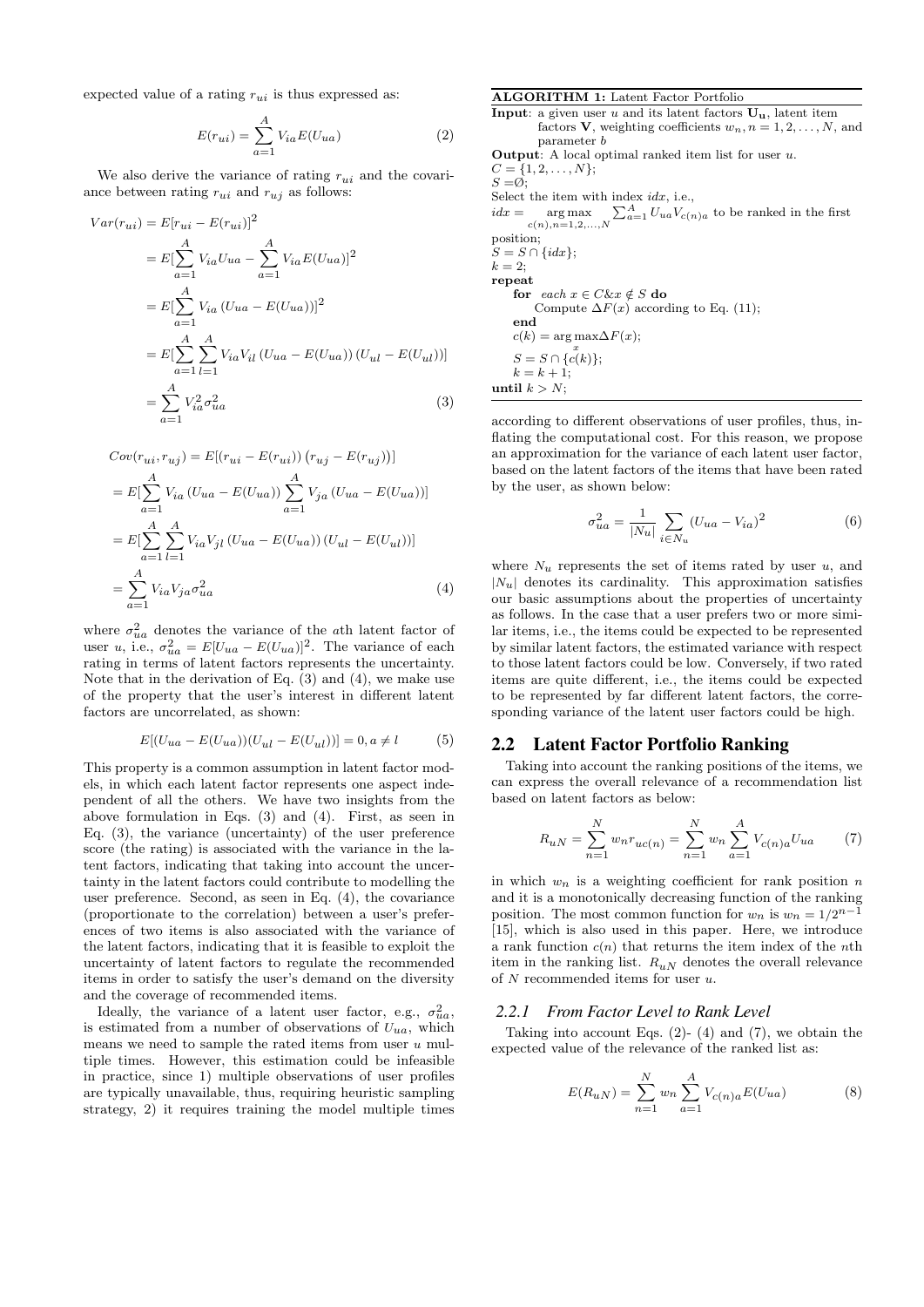and the variance of the ranked list as:

$$
Var(R_{uN}) = \sum_{n=1}^{N} w_n^2 \sum_{a=1}^{A} V_{c(n)a}^2 \sigma_{ua}^2
$$
  
+ 
$$
\sum_{n=1}^{N} \sum_{\substack{m=1 \ m \neq n}}^{N} w_n w_m \sum_{a=1}^{A} V_{c(n)a} V_{c(m)a} \sigma_{ua}^2
$$
 (9)

where, for the readability, we skip the detailed derivation from the topic variance to the rank list variance, and leave it to Appendix A. Note that the uncertainty of the recommendation list is represented by the variance in terms of latent factors. We have two insights from the two terms of Eq. (9). The first term reflects that the variance of a recommendation list is also top-biased. In other words, if the variance of a latent user factor, e.g.,  $\sigma_{ua}^2$ , is given, then the latent factor of top-ranked items would have larger influence on the uncertainty of the recommendation list than the low-ranked items. In this sense, in order to reduce the uncertainty of the recommendation list, we need to rank the item relatively higher if its latent factor, e.g.,  $V_{c(n)a}$ , is large and the variance of the corresponding latent user factor, i.e.,  $\sigma_{ua}^2$ , is low. The second term indicates that the relative rank positions of any two items in the recommendation list influence the overall uncertainty. For example, if the variance of a latent user factor is large and the user has shown interest in an item whose corresponding latent factor is also large, then ranking another item with also a large corresponding latent factor at the higher position leads to the larger uncertainty. Conversely, if the variance of a latent user factor is small, then ranking the two items higher would not lead to large increase of the overall uncertainty. Note that the variances of all the latent user factors need to be taken into account for an aggregated impact on the overall uncertainty. Summarizing, it is evident that by exploiting the uncertainty of the latent factors, recommendation diversification can be attained adaptively.

#### *2.2.2 Sequential Ranking*

Following the portfolio theory of IR [32], we can attain an optimal recommendation list by taking into account the tradeoff between the mean relevance of the recommended items and the corresponding variance. As a result, the objective function is expressed as:

$$
F(R_{uN}) = E(R_{uN}) - bVar(R_{uN})
$$
\n(10)

in which b is a risk-reward tradeoff parameter. As we shall see later, parameter *b* is a system level parameter and does not contribute to the user adaptive adjustment of the diversification level. Instead, the diversification level in the ranked list will automatically be adjusted according to the uncertainty of the user factors and their distribution (in other words, rely on how much we understand the target user from the provided ratings). By maximizing this objective function, an optimal ranking can be achieved, which attains an optimal mean-variance balance. In this paper, we adopt the sequential ranking algorithm as used in [30] to solve the optimization problem in Eq. 10. Again, for readability, we leave the exact derivation in Appendix B and give the final item ranking rule at rank k as:

$$
c^{*}(k) = \underset{c(k)}{\arg \max} \{ \Delta F(R_{uk}) \} = \underset{c(k)}{\arg \max} \{ F(R_{uk}) - F(R_{uk-1}) \}
$$

$$
= \underset{c(k)}{\arg \max} \{ \sum_{a=1}^{A} \left( V_{c(k)a} U_{ua} - bw_{k} \sigma_{ua}^{2} V_{c(k)a}^{2} - 2b \sigma_{ua}^{2} \sum_{m=1}^{k-1} w_{m} V_{c(k)a} V_{c(m)a} \right) \} \tag{11}
$$

where we have dropped  $w_k$  from Appendix B since it is a constant for rank k. We call the above formulation latent factor portfolio ranking, since both the mean and the variance are defined on latent factors of users and items, as reflected in the summation over the factor space a. The most important characteristic in LFP is the introduction of the variances of the latent factors  $\sigma_{ua}^2$ , which introduces the adaptation. Combining  $\sigma_{ua}^2$  and b, topic diversity in the ranked list is adjusted in two levels. At the system level, the need for diversification is due to the risk-averse behaviour of the system and it is adjusted at parameter  $b$ . As shown in [33], the risk-averse behaviour is query (user profile)-independent and related to the utility of the system, defined by the used IR metric. At the user profile level, the need for diversification is related to the level of absolute certainty about the latent topics that the target user is interested in. The uncertainty is represented by the variances  $\sigma_{ua}^2$  of the latent factors in the formula. Combined with b, it adaptively balances the mean and reward tradeoff in the user profile level, thus making the topic diversification adapted to each individual users's need.

In the next section, we position the proposed LFP with respect to related work, and discuss its contribution.

## 3. RELATED WORK AND DISCUSSION

Latent factor models have become a dominating branch among CF approaches, due to their superiority in terms of accuracy and scalability, as shown in Netflix competition [17]. Matrix Factorization (MF) forms a group of the most well-known latent factor models, e.g., Singular Value Decomposition (SVD) [18], SVD++ [16]. Probabilistic Matrix Factorization (PMF) was proposed to carry out the rating factorization from a probabilistic view [22], which leads to the most widely used regularized L2-norm regression model. Additionally, logistic regression was also proposed to learn latent factors [2]. The latest developments in recommender systems have explored different criteria to improve user satisfaction based on latent factor models, such as modelling user choice process [34] and the marginal net utility [31].

From Eq. (11), we observe that: on one hand, compared to the latent factor models (e.g., [17] and [22]), LFP ranks an item at position  $k$  based on not only its rating predictions, i.e., the first term in Eq. (11), but also its uncertainty in terms of the latent item factors, i.e., the second term, and the correlation between this item and the items ranked before it, i.e., the third term. Therefore, we can regard LFP as a general extension for latent factor models that introduces the tradeoff with respect to the uncertainty of recommended items. Note that in our derivation we only consider the uncertainty from user latent factors. One can also consider the randomness of both the user factors and items factor simultaneously, but the study is worth a full attention and is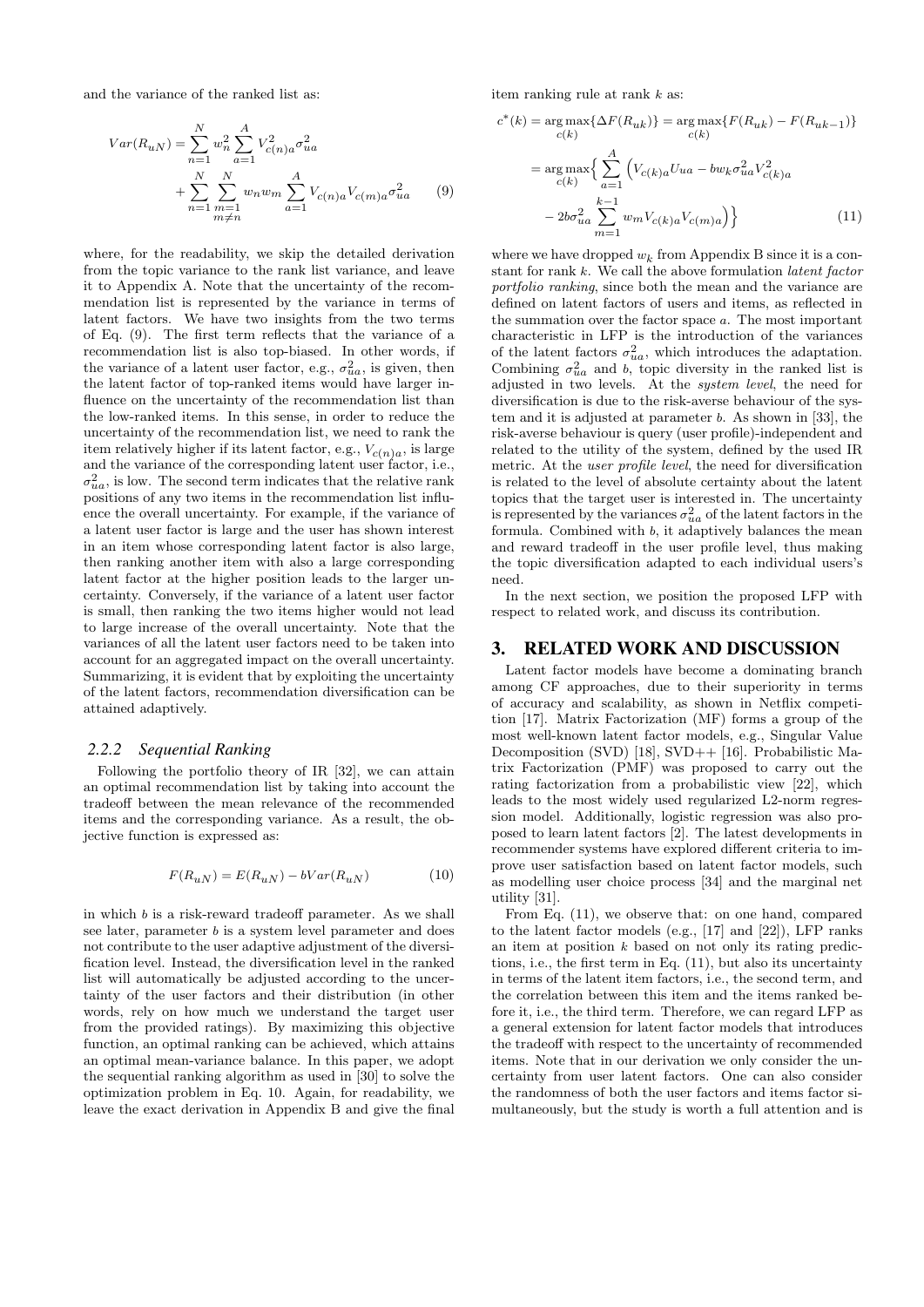beyond the scope of this paper. We thus leave the detailed discussion and research for future work.

Diversity is realized as one of the most important aspects for the recommendation quality [13, 19, 29, 36]. It is the key factor to help users to explore new interests that they might not discover by themselves and thus enhance user experience. Ziegler et al. proposed a re-ranking algorithm to bring topic diversification, which balances the ranking list according to user's complete spectrum of interests [36]. According to their studies, diversity of a recommendation list may hamper precision to some degree, but will improve user satisfaction as a whole. Then, Zhang and Hunley formalized the intra-list topic diversification problem by addressing a multiobjective optimization problem on diversity and preference similarity [13]. On the other hand, Lathia et al. considered the recommender system as a temporally evolving system that gives diversified recommendations over time [19]. They provided a hybrid algorithm that can offer dynamic recommendations, and they also discovered the negative correlation between user profile length and the degree of recommendation diversity. The issue of evaluating the novelty and the diversity of recommendations has also been raised [29]. In addition, we note that diversifying search results has been extensively studied in the IR community [6, 8, 10, 20, 23, 24, 25], resulting in a fruitful set of diversification methods.

It is also of interest to specifically compare the proposed LFP as in Eq. (11) with other adaptive diversification methods recently proposed in text retrieval [23, 24]. In [23], the diversification trade-off of an unseen query was obtained by mapping it to the known queries whose optimal diversification level is known a priori. By contrast, our method is fully unsupervised and the diversification level is naturally adapted to the latent topics that the target user is interested in and also how many of them we have already obtained in the ranked list. As shown by the first term of Eq. (11), an item is promoted if it has the same topic as the user's. However its rank score will be penalized if the same topic has already appeared in the lower ranks (see the product  $V_{c(k)a}V_{c(m)a}$  in the third term). In [24], an intentaware search result diversification method was proposed. This study was focused on the first term in our formula. In their approach, query aspect intents are classified into two categories (factors): informational and navigational, and a machine learning algorithm is used to rank documents with respect to the categories.

The other branch of research related to our work exploits portfolio theory for various information retrieval and recommendation tasks. The importance of such approaches has recently been underlined in a talk by Resnick [21], who projects the usefulness and the necessity of portfolio theory in personalized systems. The application of portfolio theory in information retrieval and recommendation was first proposed by Wang et al. [30, 32]. Recent increasing attention to exploiting principles in economics for IR [3] may also fall under the same direction.

In the original portfolio retrieval formulation, the uncertainty about the overall relevance of a ranked list is linked to the co-variances between individual documents (relevancies) [30, 32]. However, as they are conditioned on a given query or user profile, exactly, how to obtain such a co-variance matrix remains an open question. In practice, the covariance between two relevance scores is approximated by the covariance with respect to their document term occurrences

or user ratings. Computationally, this approach is expensive because every document or item pair needs to be considered. In this paper, we solve this issue by providing a better explanation of the correlation: document or items are correlated because of their underlying topics and latent factors. As shown in Eq. (11), LFP ranks items by taking into account item correlations based on their latent factors/topics, i.e., the products between item factors, which are not exploited in the original model. For example, when ranking a movie in position k, LFP (in the case of  $b > 0$ ) would perfer a movie with a genre (assumed to be represented by a latent factor) that was not contained by the movies ranked before position  $k$ , in order to maximize Eq.  $(11)$ . In this sense, we can regard LFP as a general extension for the original retrieval model, where when  $A = 1$ , LFP returns to the original retrieval model in [32].

## 4. EXPERIMENTAL EVALUATION

In this section we present a series of experiments to evaluate the proposed adaptive diversification method. We specifically focuse on the following aspects: 1) As discussed, user tastes have different scope and coverage, reflected by their rated items: some are more specific, while others have wider interests. The question is whether our method is able to adapt the diversification level to the taste of each user. 2) The number of rated items provided by users varies. As a result, we have different accuracy and uncertainty about the users' "true" taste. We intend to investigate whether our method could adjust the diversification level of the ranked list to the uncertainty. 3) If we consider the overall recommendation quality is an aggregated effect from both the relevance and the diversity, whether LFP could benefit for improving the overall recommendation quality?

## 4.1 Experimental Framework

#### *4.1.1 Dataset*

The publicly available dataset MovieLens-1M is used in our experimental evaluation. The dataset contains 1M ratings (scale 1-5, 5 for the best, and 1 for the worst) from about 6K users on about 3.7K movies/items. The data sparseness is 95.5%. Each user in the dataset has at least 20 ratings. In addition, the genre information of movies is provided. There are in total 18 genres, and each movie can be associated with multiple genres. The average number of genres per movies is 1.62. Note that our focus in this paper is not on the performance comparison against the state-of-the-art baselines, but on investigating how the proposed method could diversify recommendation results under different conditions of user profiles (tastes). The choice of a moderate size dataset enables an efficient exploration of experimental results under various settings.

In order to create the training set (for estimating the latent factor models) and the test set (for evaluation), we split the data into a large set containing 80% of the users and a small set the remaining 20%. For each user profile length (UPL) that we investigate in the experiments, we create a test set containing users with that UPL, by randomly selecting the desired number of items (i.e., UPL=2,3,5 and 10) from each user in the small set. The remaining items from each profile in the small set are added to the complete large set to form the training set.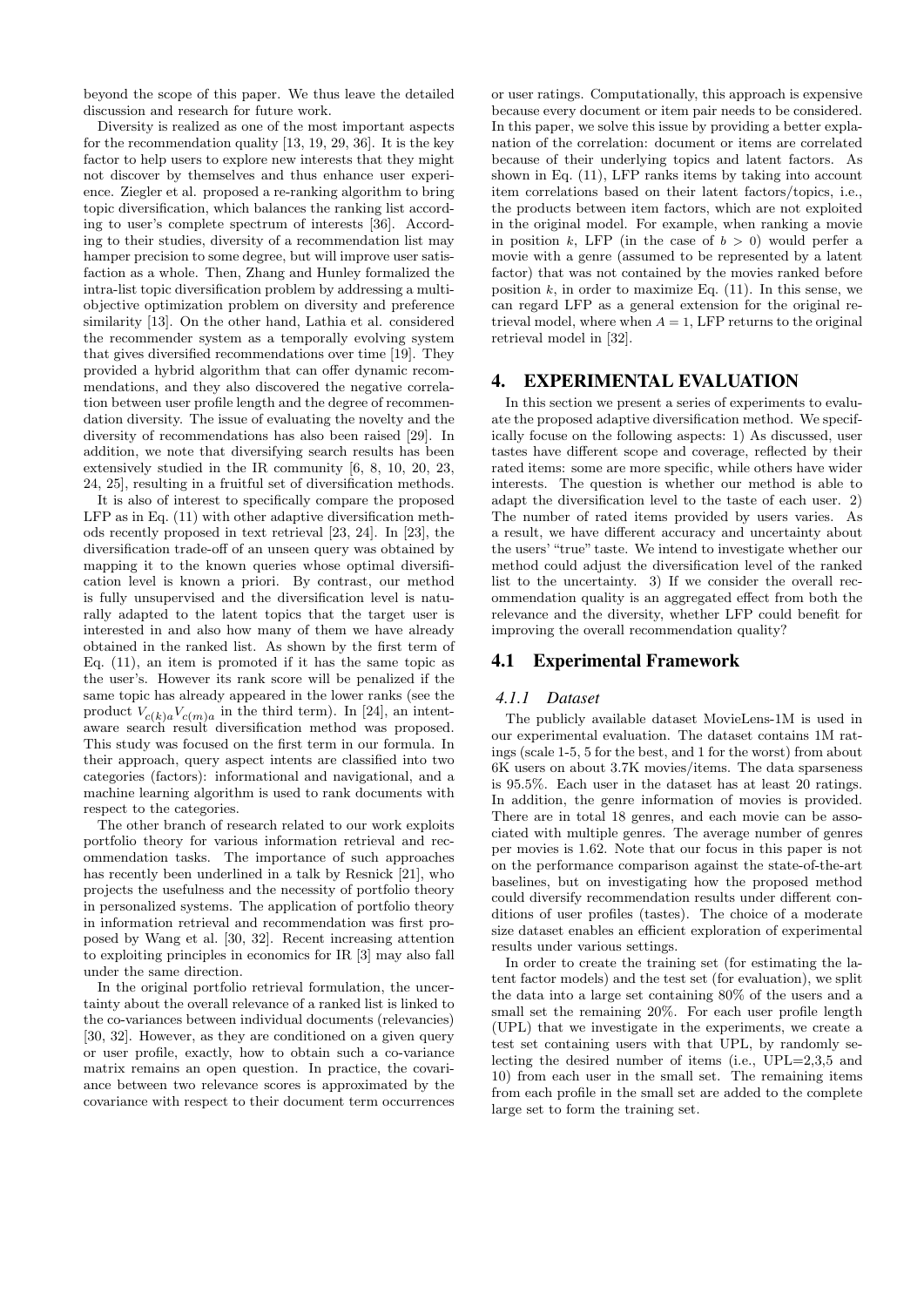#### *4.1.2 Evaluation Metrics*

In our experiments, we adopt a common metric in text retrieval, Mean Average Precision (MAP), to measure the effectiveness of the ranked recommendation list. In order to calculate MAP, we set the relevance threshold as rating 4. In other words, we regard items with ratings equal to or larger than 4 as relevant.

For the investigation of the trade-off (and combination) of the relevance and the diversity in Section 4.2.4, we utilize another evaluation metric from text retrieval,  $\alpha NDCG$  [8]. We use movie genres as "nuggets" in calculating  $\alpha NDCG$ . The exact definition of  $\alpha\text{NDCG}$  is expressed below:

$$
\alpha NDCG@K = \frac{\alpha DCG@K}{\alpha IDCG@K} \tag{12}
$$

in which,

$$
\alpha DCG@K = \sum_{k=1}^{K} \frac{\sum_{l=1}^{L} J_{kl}^{u} (1 - \alpha)^{q_{l,k-1}^{u}}}{log_2(1+k)} \tag{13}
$$

 $J_{kl}^u$  is an indicator function that is equal to  $r_{uc(k)}$  (i.e., the rating of the kth movie in the list for user  $u$ ), if the kth movie in the recommendation list of user  $u$  contains genre  $l$ , otherwise 0.  $q_{l,k-1}^u$  denotes the number of movies ranked up to position  $k-1$  that contain genre l in the recommendation list for user u.  $\alpha$  is a constant set to control the magnitude of penalty for the redundancy of the recommended items. The value of  $\alpha$  can be within the range [0, 1], in which the higher value indicates the larger penalty. In our experiments, we use  $\alpha = 0.5$  as a moderate choice for measuring diversity.  $\alpha$ IDCG@K denotes the highest possible value of  $\alpha$ DCG@K in the case that the top  $K$  recommendation list contains "ideally" diversified relevant items. Thus,  $\alpha NDCG$  is normalized to be [0,1]. Note that  $\alpha NDCG$  depends on both the movie ratings and genres, representing a suitable metric for our purpose of evaluating the trade-off between the relevance and the diversity. Since we particularly focus on the top-ranked items in recommender systems, we use  $K = 5$  in the experiments.

To solely measure the recommendation diversity in a ranked list, we also introduce a simple diversity measure called DNG@K. It measures the number of genres in the top-K ranked list. The number is discounted according to the position of the corresponding movie in order to consider the rank bias. Specifically, we define DNG@K as:

$$
DNG@K = \sum_{k=1}^{K} w_k G(k)
$$
 (14)

in which  $G(k)$  denotes the number of genres that the kth movie have and that are not included in the top  $k-1$  movies.  $w_k$  is a discount factor that is set as  $w_k = 1/2^{k-1}$ . Similar to  $\alpha$ NDCG, we focus our evaluation with  $K = 5$ . The reported DNG is an average across all the test users. Note that DNG is different from other proposed diversity measures that take into account the relevance of recommended items, such as the work in [29].

## *4.1.3 Latent Factor Models*

In collaborative filtering, there are various ways of obtaining latent factors in Eq. (1), either by non-probabilistic approaches [16, 17, 18] or from a probabilistic viewpoint [22]. In our experiment, we choose one representative from each of the two categories, briefly described as follows:

PureSVD: It is the basic form of singular value decomposition [4], as show in Eq. (15). Supposing the user-item rating matrix  $R$  consists of  $M$  users and  $K$  items, the rating matrix  $R$  can be decomposed into three low-rank matrices,  $P^{M \times A}$ ,  $S^{A \times A}$ , and  $Q^{K \times A}$ . Then, the latent factors of users can be denoted as U, and the latent factors of items can be denoted as  $V$ , as shown in Eq. (16). Each column vector in U (e.g.,  $U_u$  for user u) or V (e.g.,  $V_i$  for item i) represents the corresponding user or item. Although PureSVD features the most basic latent factor model, the recommendation performance for top-N tasks is competitive according to a recent empirical study [9]. For this reason, we choose it as a representative of non-probabilistic latent factor models.

$$
\mathbf{R} = PSQ^T \tag{15}
$$

$$
\mathbf{U} = (PS^{1/2})^T, \mathbf{V} = S^{1/2}Q^T
$$
 (16)

PMF: We use probabilistic matrix factorization [22] (PMF) as one of the state-of-the-art latent factor models in CF. PMF estimates the latent factors of users and items by maximizing the posterior, which is the conditional probability of the latent factors given the observed ratings  $R$  and hyperparameters Θ, as shown below:

$$
\mathbf{U}, \mathbf{V} = \underset{\mathbf{U}, \mathbf{V}}{\arg \max} \quad p(\mathbf{U}, \mathbf{V}|R, \Theta) \tag{17}
$$

The resulting objective function of PMF is expressed as:

$$
\mathbf{U}, \mathbf{V} = \underset{\mathbf{U}, \mathbf{V}}{\arg \min} \frac{1}{2} \sum_{u=1}^{M} \sum_{j=1}^{K} I_{uj} \left( r_{uj} - g(\mathbf{U}_{\mathbf{u}}^{\mathbf{T}} \mathbf{V}_{\mathbf{j}}) \right)^2
$$

$$
+ \frac{\lambda_U}{2} \|\mathbf{U}\|_F^2 + \frac{\lambda_V}{2} \|\mathbf{V}\|_F^2 \tag{18}
$$

The latent factors of users and items are learned from the user-item ratings (normalized to [0, 1]), and the magnitudes of latent factors are penalized in order to alleviate overfitting.  $g(x)$  is a logistic function, i.e.,  $g(x) = 1/(1 + \exp(-x))$ , that serves to bound the range of the inner product of latent factors. A simplification is usually made to set  $\lambda = \lambda_U = \lambda_V$ , which is also used in this paper.

## 4.2 Results and Analysis

#### *4.2.1 System-level Diversity*

As discussed, our LFP model implies that the need for diversification in a ranked list comes from two levels. Our first experiment is to investigate the system level diversity, which is controlled by the parameter  $b$  in Eq. (11). In our experiment, we use the training set to train the latent factor models, and for each user in the test set, we randomly select 2 rated items, i.e., User Profile Length (UPL=2), as user profiles, and use the remaining rated items as ground truth. By varying the value of parameter  $b$  in LFP, we evaluate its influence on the recommendation performance of different latent factor models, which is shown in Fig. 2. As can be seen, for both PureSVD and PMF, the diversity measure DNG $@5$  generally increases as the value of  $b$  in LFP increases, while MAP decreases. Note the baseline latent factor models are equivalent to the case that we set  $b = 0$ . The figures show that a positive value of b could contribute to diversifying the recommendation results, and the magnitude of diversification is controlled by its value. However, a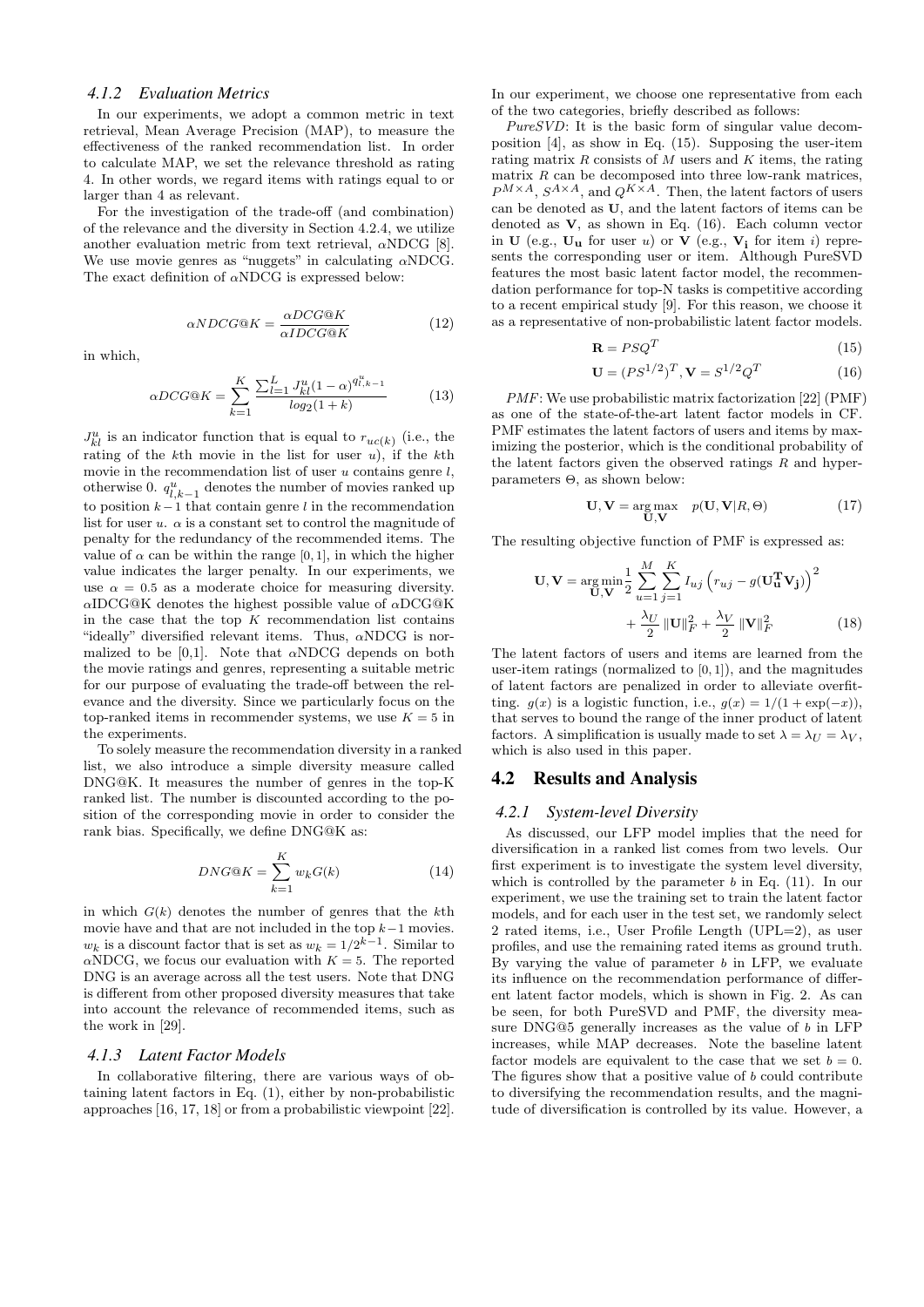

Figure 2: The system level diversity: the impact of parameter b on DNG $@5$  and MAP.



Figure 3: The diversity that depends on the target user profiles: the number of rated items.

Table 1: The diversity DNG@5 adapted to the target user profiles: the range of interests.

|               | $UPL=2$ |          | $UPL=3$ |          |
|---------------|---------|----------|---------|----------|
|               | Focused | Broad    | Focused | Broad    |
| PureSVD       | 3.148   | 3.419    | 3.174   | 3.386    |
| $PureSVD+LFP$ | 3.293   | 3.641    | 3.304   | 3.608    |
| p-value       | 0.096   | $0.000*$ | 0.026   | $0.000*$ |
| <b>PMF</b>    | 3.353   | 3.400    | 3.373   | 3.432    |
| $PMF+LFP$     | 3.415   | 3.494    | 3.449   | 3.570    |
| p-value       | 0.335   | $0.006*$ | 0.411   | $0.002*$ |

positive value of b could reduce the MAP, indicating that it may degrade the end-user satisfaction when the results are over-diversified. The observation is consistent to the study in text retrieval in [33]. Because the parameter is a constant across target users, it serves to adjust the diversity of recommendation at the system level, and its optimal value depends on the evaluation metrics used (in other words, the utility of the recommendation system).

#### *4.2.2 Adaptive diversity: the num. of rated items*

We have discussed in Section 1 that the observed numbers of rated items are different across users. As illustrated in Fig. 1, the number of user rated items influences the uncertainty of the learned latent user factors–the more information we have about the user, the less uncertain our model is about the user's hidden tastes. In the following experiment, we evaluate the impact of the model uncertainty on

the diversity of recommended items, where the model uncertainty is indicated by the number of rated items provided in the user profile. We generate the user profile length (UPL) from 1 to 10, and randomly select the rated items as user profile items. As in our dataset, each user has at least rated 20 items. Setting UPL up to 10, we ensure that there are at least 10 rated items per user used for testing.

From Fig. 3, we observe that the LFP models succeed in consistently increasing the diversity of recommendation results for both PureSVD and PMF. Note that the increases are all statistically significant, according to Wilcoxon signed rank significance test with  $p<0.01$ . This indicates that LFP could effectively capture the uncertainty of latent factors and use it to diversify recommendation results.

In addition, the diversity achieved by both our LFP and each of the basic latent factor models, PureSVD and PMF, generally increases as the users rated more items. At a first glance, the result seems to contradict with the idea that adding ratings in the user profile would reduce the uncertainty of the user model and thus the need for diversifying the results. A closer look, however, suggests that this is intuitively correct because when there are few rated items known from the users, the recommended items could be strongly biased toward the few known items, and thus less diversified, whereas when more rated items are known from the users, the recommended items could be more likely to cover different aspects of user interest, and are thus more diversified.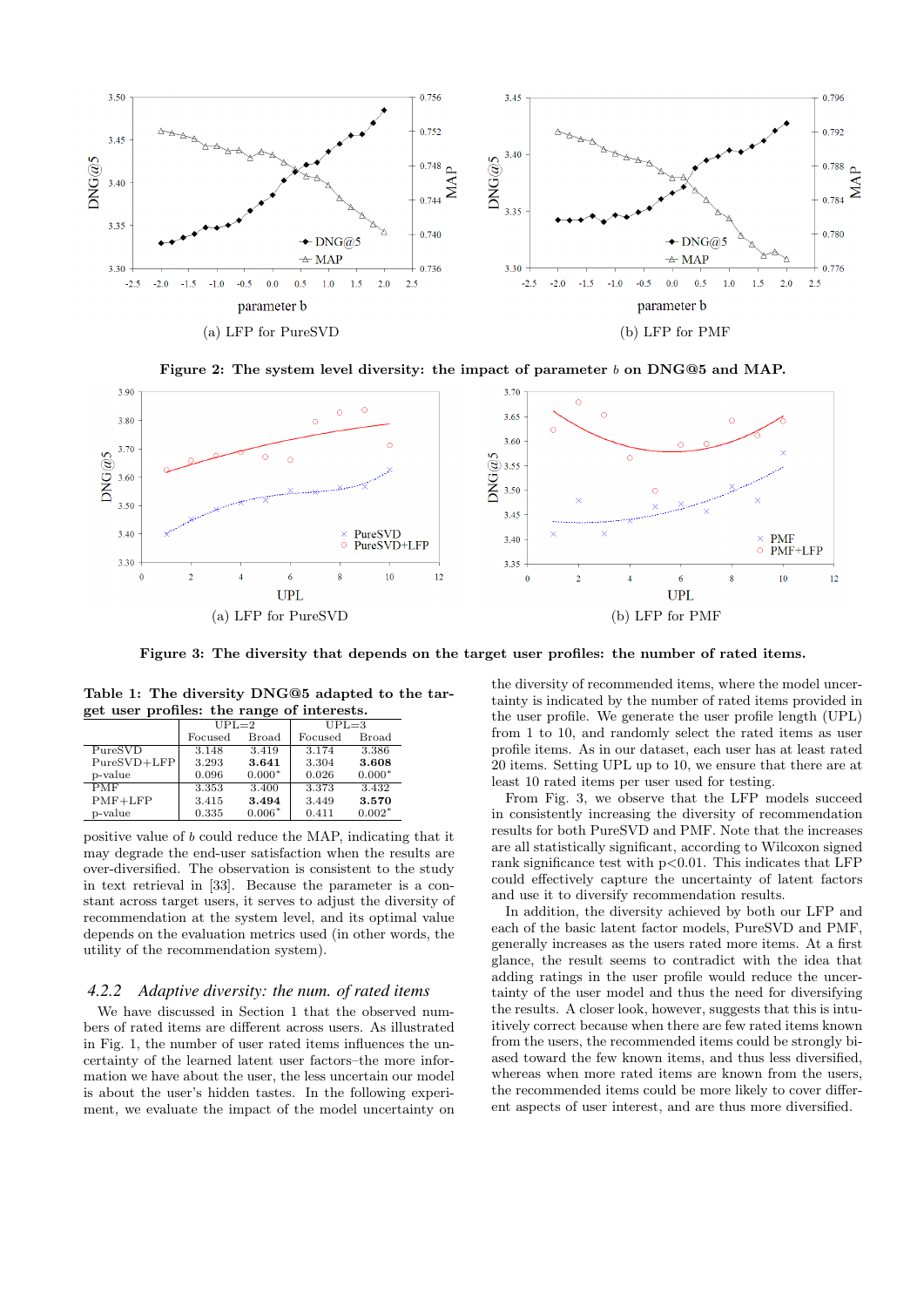Table 2: Example recommendation results for five movies using the two different types of user profiles. We refer "Ac" to Action, "Ad" to Adventure, "C" to Comedy, "D" to Drama, "H" to Horror, "R" to Romance, "SF" to Sci-Fi, "T" to Thriller, and "W" to War. LFP with PureSVD is used.

| Type         | User with <i>Focused</i> interest |                             | User with <i>Broad</i> interests |                            |  |
|--------------|-----------------------------------|-----------------------------|----------------------------------|----------------------------|--|
| Profile      | Chariots of Fire $(D)$            |                             | American Pie $(C)$               |                            |  |
|              | Erin Brockovich (D)               |                             | The Blair Witch Project (H)      |                            |  |
| Rank         | PureSVD                           | $PureSVD+LFP$               | PureSVD                          | PureSVD+LFP                |  |
|              | Second $Best(D)$                  | Second $Best(D)$            | $Big$ Daddy $(C)$                | $Big$ Daddy $(C)$          |  |
|              | Saving Private $Ryan(Ac,D,W)$     | North by Northwest $(D,T)$  | Bowfinger(C)                     | The Mask of Zorro(Ac,Ad,R) |  |
|              | North by Northwest $(D,T)$        | The Truman $Show(D)$        | Parseite(H,SF)                   | Baby Geniuses $(C)$        |  |
|              | The Truman $Show(D)$              | Saving Private Ryan(Ac,D,W) | $B$ aby Geniuses $(C)$           | Parasite(H,SF)             |  |
|              | Jakob the $Liar(D)$               | Jakob the $Liar(D)$         | The Mask of Zorro(Ac,Ad,R)       | Bowfinger(C)               |  |
| $DNG@5$ 2.25 |                                   | 1.75                        | 1.69                             | 2.75                       |  |

Finally and most importantly, we also observe that the increase of diversity introduced by LFP generally decreases as the number of user rated items increases. As shown, the diversity increase brought by LFP with PureSVD tends to be constant as the UPL increases, and the diversity achieved by using LFP with PMF tends to be closer to that of using only PMF as the UPL increases. When the UPL is small, LFP automatically provides relatively larger increase of diversity against the basic latent factor models. In other words, when the users rated only a few items, the basic latent factor models tend to recommend items based on highly uncertain latent factors. LFP addresses the risk of the basic latent factor models by providing more diversified results.

## *4.2.3 Adaptive diversity: the range of interests*

We now focus on the evaluation by considering the users with different ranges of interests. To make our study focused and controlled, we are particularly interested in two types of users, i.e., the users who rated movies with the same genre (denoted as the "Focused" type), and the users who rated movies with the non-overlapped genres (denoted as the "Broad" type). The first type of user profiles represents a typical situation in which the target user has a specific range of interests and as a result, the diversification is less required, while the second type represents the opposite situation in which diversification is more desired. Also as demonstrated in the previous section, LFP could be most beneficial for diversifying recommendation results for the users who only rated a limited number of items. For this reason, we use UPL 2 and 3 in this investigation. For each UPL, we classify a user into the "Focused" type if all his or her rated items contain the same genre, and into the "Broad" type if all rated items are associated with genres different from each other.

The results are shown in Table 1, from which we have two observations. First, for both PureSVD and PMF, the diversity of the "Focused" type is lower than the "Broad" type for most of the cases. This result is in accordance with our understanding, as discussed in Section 1, that the commonality of the items in the user profile has a significant impact on the user need for diversification. In the case of the "Focused" type of user profiles, the latent user factors are learned from the items that have the same or similar topics (in this case genres), and the latent factors of those movies could be similar. As a result, the uncertainty and variance of the latent user factors could be low, and those latent user factors would promote to recommend movies with the same or similar genres as the movies that the user has already watched, i.e., a less diversified recommendation. By contrast, a more diversified recommendation would be promoted to the "Broad" type of user profiles.

Second, we observe that for both PureSVD and PMF, and

#### Table 3: Relevance vs. diversity (with PureSVD).

|                        | MAP   | DNG@5 | $\alpha$ NDCG@5 |
|------------------------|-------|-------|-----------------|
| $UPL=2$                |       |       |                 |
| PureSVD                | 0.749 | 3.483 | 0.845           |
| PureSVD+LFP $(b = -1)$ | 0.751 | 3.341 | 0.833           |
| PureSVD+LFP $(b = 1)$  | 0.738 | 3.645 | 0.858           |
| $UPL=5$                |       |       |                 |
| PureSVD                | 0.764 | 3.533 | 0.854           |
| PureSVD+LFP $(b = -1)$ | 0.772 | 3.417 | 0.841           |
| PureSVD+LFP $(b = 1)$  | 0.741 | 3.683 | 0.866           |
| $UPL = 10$             |       |       |                 |
| PureSVD                | 0.769 | 3.555 | 0.857           |
| PureSVD+LFP $(b = -1)$ | 0.774 | 3.456 | 0.845           |
| PureSVD+LFP $(b = 1)$  | 0.745 | 3.706 | 0.870           |

Table 4: Relevance vs. diversity (with PMF).

|                    | MAP   | DNG@5 | $\alpha$ NDCG@5 |
|--------------------|-------|-------|-----------------|
| $UPL=2$            |       |       |                 |
| <b>PMF</b>         | 0.787 | 3.412 | 0.846           |
| $PMF+LFP (b = -1)$ | 0.791 | 3.361 | 0.839           |
| $PMF+LFP (b=1)$    | 0.758 | 3.500 | 0.864           |
| $UPL=5$            |       |       |                 |
| <b>PMF</b>         | 0.807 | 3.515 | 0.863           |
| PMF+LFP $(b = -1)$ | 0.814 | 3.415 | 0.851           |
| $PMF+LFP (b=1)$    | 0.763 | 3.611 | 0.874           |
| $UPL=10$           |       |       |                 |
| <b>PMF</b>         | 0.818 | 3.538 | 0.865           |
| $PMF+LFP (b = -1)$ | 0.826 | 3.462 | 0.855           |
| $PMF+LFP (b=1)$    | 0.774 | 3.610 | 0.872           |

for both  $UPL=2$  and  $UPL=3$ . LFP has a significant increase of diversity for the "Broad" type of user profiles, while introducing a slight change of diversity for the "Focused" type. The result indicates that LFP could effectively exploit the distribution of latent user factors to adaptively determine the level of diversification. This is further illustrated by the example in Table 2. We clearly see that LFP automatically adjusts the diversity of recommendations according to the different range of interests learned from the user profiles.

#### *4.2.4 Combining Relevance and Diversity*

Our final experiment investigates how LFP can benefit the end-user satisfaction by considering both the relevance and diversity of recommended items. We test the recommendation performance in terms of relevance, as measured by MAP, and the performance in terms of diversity, as measured by DNG@5, under two different settings of parameter b in LFP, i.e.,  $b = -1$  and 1. Note that as shown in Section 4.2.1, a positive value of  $b$  tends to increase the recommendation diversity, while decreasing the recommendation relevance. The opposite results can be observed in the case of a negative value of b. The results are shown in Table 3 and 4. We first observe that LFP could improve the relevance of recommendations for the users who have broad interests. When  $b = -1$ , LFP improves MAP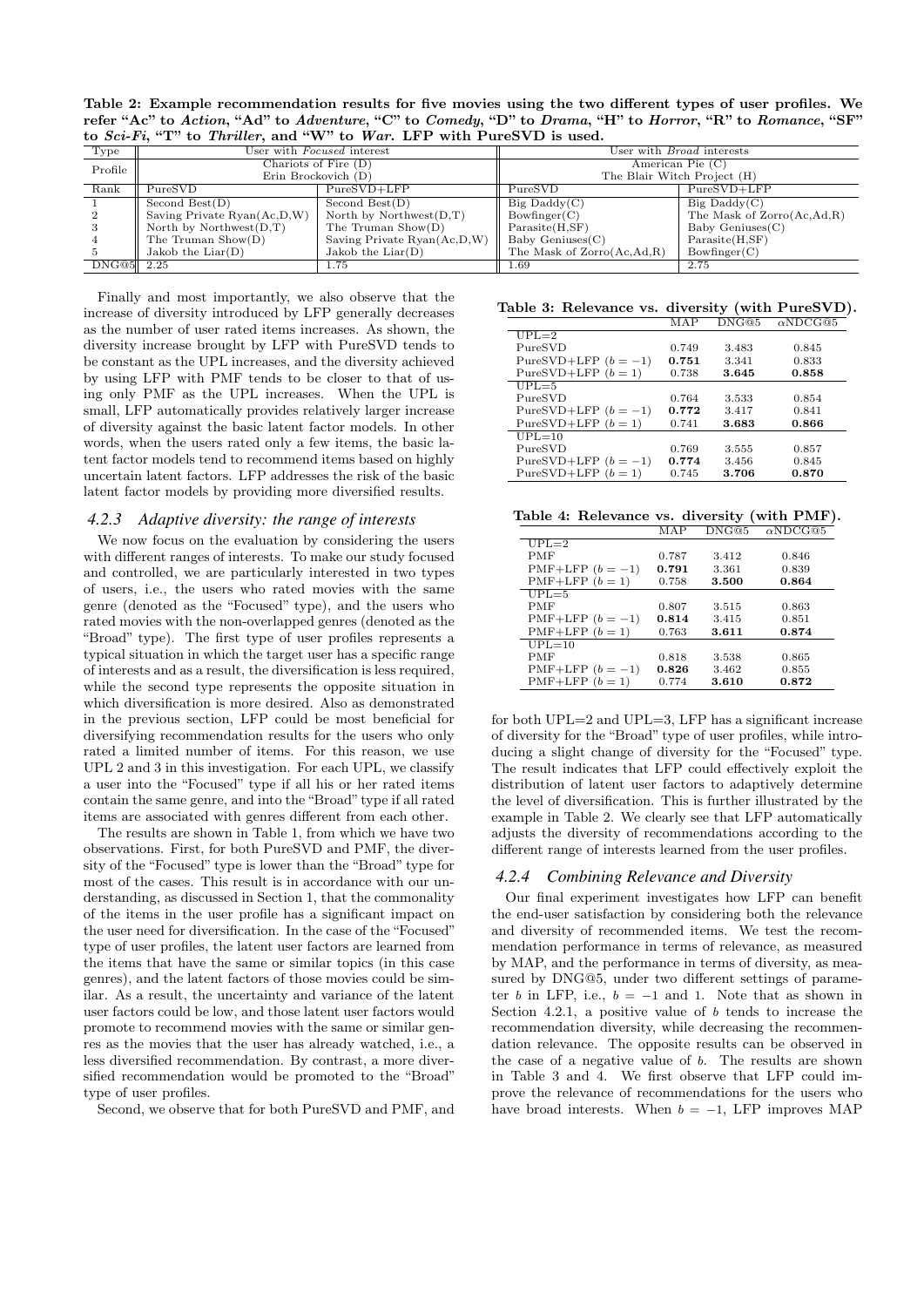for both PureSVD and PMF. This result indicates that in the case that LFP increases the similarity among the recommended items based on latent item factors, it could contribute to improving the relevance of the recommendation. The empirical result is also consistent with the statistical mean-variance analysis of MAP conducted in [33]. Second, LFP could achieve a trade-off between the recommendation relevance and the diversity. As can be seen, when  $b = 1$ , LFP diversifies the recommendation results and results in an improved DNG@5 for both PureSVD and PMF, while degrading the relevance performance as measured by MAP. However, on the whole,  $\alpha NDCG$  is substantially improved, indicating that the degraded relevance is compensated by a payoff in the overall quality of recommendation when both relevance and diversity are taken into account. Although here  $\alpha$ NDCG could only serve as an approximation of the end-user satisfaction for the recommended items, the results are evident that we can use LFP to adjust the trade-off between the relevance and the diversity of recommendations from latent factor models, allowing us to give a positive answer to our final research question.

## 5. CONCLUSION AND FUTURE WORK

We proposed a new recommendation framework, called Latent Factor Portfolio (LFP), specifically for adaptively diversifying recommendation results for individual users. We exploited the variance of the latent user factors to capture the range of user interests and uncertainty of the user profiles and use them as the basis for indicating users' needs for diversity. Through our experiments, we demonstrated the effectiveness of LFP for adapting result diversification to the users' needs without accessing to explicit item properties. In addition, we also showed that LFP is capable of effectively adjusting the trade-off between the relevance and the diversity of recommended items, and thus could further contribute to the overall recommendation quality.

Our future work involves several possible directions. First, we are interested in alternative optimization algorithms to improve the portfolio selection process. Second, we will extend the basic latent factor models and explore various ways of estimating the variances of latent factors of both users and items, possible through Bayesian approaches [5]. Third, we are also interested in investigating the possibility to develop dynamic LFP that could instantly modify recommendations through the interactions with users [14, 27]. Finally, we would like to extend our work to adaptive search result diversification in text retrieval [28] and compare our work with other diversification approaches.

## 6. REFERENCES

- [1] G. Adomavicius and A. Tuzhilin. Toward the next generation of recommender systems: A survey of the state-of-the-art and possible extensions. IEEE Transactions on Kowledge and Data Engineering, 17(6):734–749, 2005.
- [2] D. Agarwal and B.-C. Chen. Regression-based latent factor models. KDD '09, pages 19–28, 2009.
- [3] L. Azzopardi. The economics in interactive information retrieval. SIGIR '11, pages 15–24, 2011.
- [4] R. Bambini, P. Cremonesi, and R. Turrin. Recommender Systems Handbook, chapter Recommender Systems for a IPTV Service Provider: A Real Production Environment. Springer, 2010.
- [5] D. M. Blei, A. Y. Ng, and M. I. Jordan. Latent dirichlet allocation. J. Mach. Learn. Res., 2003.
- [6] J. Carbonell and J. Goldstein. The use of MMR diversity-based reranking for reordering documents and producing summaries. SIGIR '98, pages 335–336, 1998.
- [7] H. Chen and D. R. Karger. Less is more: probabilistic models for retrieving fewer relevant documents. SIGIR '06, 2006.
- [8] C. L. Clarke, M. Kolla, G. V. Cormack, O. Vechtomova, A. Ashkan, S. Büttcher, and I. MacKinnon. Novelty and diversity in information retrieval evaluation. SIGIR '08, pages 659–666, 2008.
- [9] P. Cremonesi, Y. Koren, and R. Turrin. Performance of recommender algorithms on top-N recommendation tasks. RecSys '10, pages 39–46, 2010.
- [10] S. Guo and S. Sanner. Probabilistic latent maximal marginal relevance. SIGIR '10, pages 833–834, 2010.
- [11] A. S. Harpale and Y. Yang. Personalized active learning for collaborative filtering. SIGIR '08, pages 91–98, 2008.
- [12] J. L. Herlocker, J. A. Konstan, A. Borchers, and J. Riedl. An algorithmic framework for performing collaborative filtering. SIGIR '99, pages 230–237, 1999.
- [13] N. Hurley and M. Zhang. Novelty and diversity in top-N recommendation – analysis and evaluation. ACM Trans. Internet Technol., 10:14:1–14:30, March 2011.
- [14] T. Jambor, J. Wang, and N. Lathia. Using control theory for stable and efficient recommender systems. WWW '12, pages 11–20, 2012.
- [15] K. Järvelin and J. Kekäläinen. Cumulated gain-based evaluation of IR techniques. ACM Trans. Inf. Syst., 20:422–446, October 2002.
- [16] Y. Koren. Factorization meets the neighborhood: a multifaceted collaborative filtering model. KDD '08, pages 426–434, 2008.
- [17] Y. Koren, R. Bell, and C. Volinsky. Matrix factorization techniques for recommender systems. Computer, 42:30–37, August 2009.
- [18] M. Kurucz, A. A. Benczúr, and K. Csalogány. Methods for large scale svd with missing values. In Proceedings of KDD Cup and Workshop, 2007.
- [19] N. Lathia, S. Hailes, L. Capra, and X. Amatriain. Temporal diversity in recommender systems. SIGIR '10, pages 210–217, 2010.
- [20] F. Radlinski and S. Dumais. Improving personalized web search using result diversification. SIGIR '06, pages 691–692, 2006.
- [21] P. Resnick. Personalized filters yes; bubbles no. http://presnick.livejournal.com/21239.html, July 2011.
- [22] R. Salakhutdinov and A. Mnih. Probabilistic matrix factorization. NIPS '08, 2008.
- [23] R. L. Santos, C. Macdonald, and I. Ounis. Selectively diversifying web search results. CIKM '10, pages 1179–1188, 2010.
- [24] R. L. Santos, C. Macdonald, and I. Ounis. Intent-aware search result diversification. SIGIR '11, pages 595–604, 2011.
- [25] B. Sarwar, G. Karypis, J. Konstan, and J. Reidl. Item-based collaborative filtering recommendation algorithms. WWW '01, pages 285–295, 2001.
- [26] U. Shardanand and P. Maes. Social information filtering: algorithms for automating 'word of mouth'. CHI '95, pages 210–217, 1995.
- [27] M. Sloan and J. Wang. Dynamical information retrieval modelling: a portfolio-armed bandit machine approach. WWW '12, pages 603–604, 2012.
- [28] J. Teevan, S. T. Dumais, and E. Horvitz. Potential for personalization. ACM Trans. Comput.-Hum. Interact., 17(1):4:1–4:31, Apr. 2010.
- [29] S. Vargas and P. Castells. Rank and relevance in novelty and diversity metrics for recommender systems. RecSys '11, pages 109–116, 2011.
- [30] J. Wang. Mean-variance analysis: A new document ranking theory in information retrieval. ECIR '09, pages 4–16, 2009.